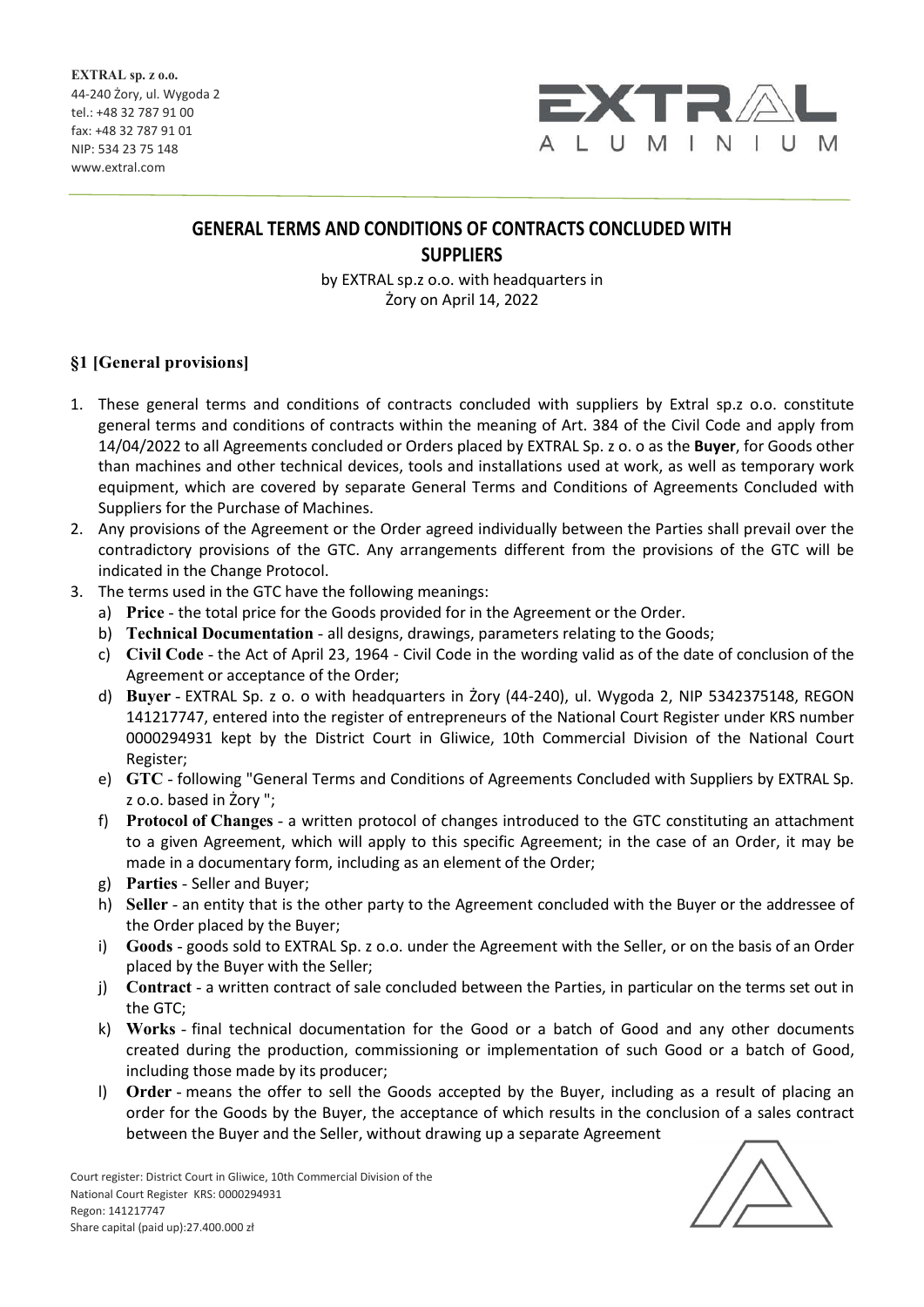

- m) Securing the Return of the Advance Payment the following forms of securing the return of the Advance Payment:
	- i. Surety a written commitment of a third party in relation to the Parties, submitted to the Buyer to return to the Buyer the full amount of the Advance Payment paid to the Seller in the event of withdrawal from the Agreement or Order, in its content corresponding to the requirements specified in Art. 876 § 1 of the Civil Code,
	- ii. Bank Guarantee a written, unilateral, unconditional, irrevocable bank guarantee payable on first request for the return to the Buyer of the full amount of the Advance paid to the Seller, with the content approved by the Buyer prior to its delivery to the Buyer and meeting the requirements of Art. 81 of the Act of August 29, 1997 - Banking Law (Journal of Laws 2020.1896, i.e.);
	- iii. Insurance Guarantee a written, unilateral, unconditional, irrevocable and payable on first request insurance guarantee for the return to the Buyer of the full amount of the Advance paid to the Seller, with the content approved by the Buyer prior to its delivery to the Buyer and meeting the requirements of Art. 4 sec. 7 pts 1 of the Act of September 11, 2015 on insurance and reinsurance activities (Journal of Laws 2021.1130, i.e.)
	- iv. Bill of exchange a security made in writing, constituting an unconditional obligation of the Seller to pay a specified amount up to the amount of the Advance Payment to the Buyer, unless otherwise indicated, issued as a blank promissory note, with the content approved by the Buyer and corresponding to the requirements specified in the Act of 28 April 1936 - Bill of exchange law (Journal of Laws 2016.160, i.e.)
- n) Advance payment the payment which the Buyer is obliged to pay to the Seller as an advance payment within the meaning of the Civil Code, against the payment of the price specified in the Agreement or the Order.
- 4. By reference under the Agreement or the Order to the **INCOTERMS** rules, or to the rule of distribution of burdens and delivery costs - it should be understood that this is a reference to the relevant rule of the International Chamber of Commerce INCOTERMS 2020.
- 5. The GTC are communicated to the Seller on the Buyer's website **www.extral.com** in a form that allows them to be downloaded and reproduced by the Seller. The notification of the GTC on the availability of the GTC on the above-mentioned website of the Buyer will also be considered effective.
- 6. Unless expressly stated otherwise in the Agreement or the Order, in particular in the Amendment Protocol, the Agreement or the Order shall not be governed by any general contractual conditions applied by the Seller.
- 7. If the use of the Goods being the subject of the request for quotation requires the fulfillment of additional conditions that do not apply to similar goods of the same type (special rules of use of the goods provided by the manufacturer), or a specific method of storage of the Goods is provided, the preservation of which is necessary in order for the Product to retain its properties, the Seller shall inform the Buyer about it at the stage of submitting the offer, i.e. before accepting the Order or concluding the Agreement. The lack of such information means that the Buyer is not obliged to meet any special requirements and restrictions in the use and storage of the Goods.

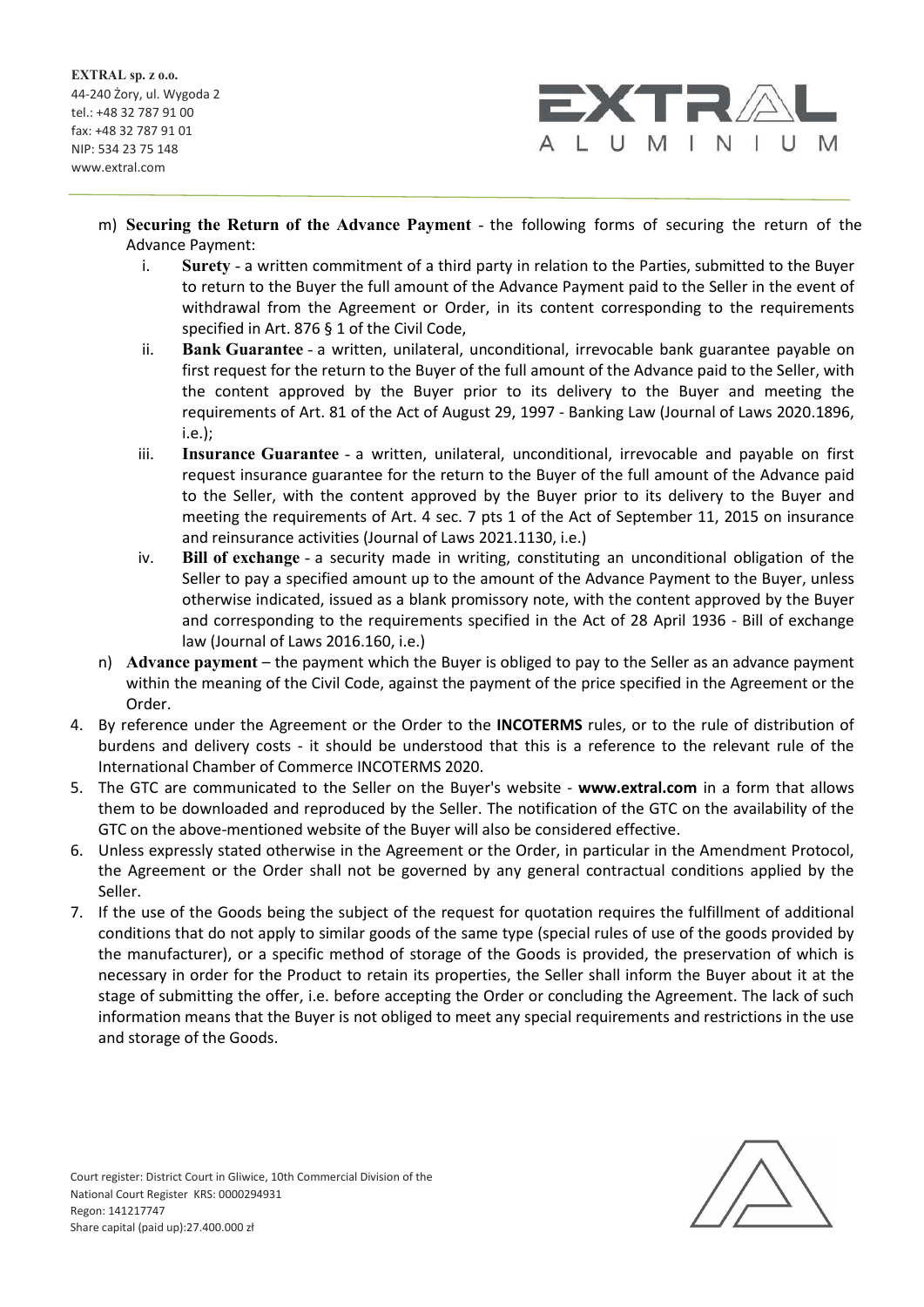

## §2 [Concluding an Agreement / placing an Order]

- 1. Deliveries of Goods are carried out on the basis of a written Agreement or an Order submitted in a documentary form by duly authorized persons, the acceptance of which will be confirmed by the Seller in a documentary form. Acceptance of the Order for execution and acceptance of its terms shall also be deemed to include the Seller's commencement of its implementation, despite the lack of confirmation of the Order acceptance. The written form of the Agreement and the documentary form of the Order are otherwise null and void.
- 2. In the event that, after receiving the Order, the Seller sends the Buyer a confirmation of acceptance of the Order subject to changes or inconsistent with the actually placed Order, the introduction of such changes requires the Buyer's express consent expressed in a documentary form, otherwise null and void.
- 3. If the Goods are to be made by the Seller on the basis of the Technical Documentation it is an integral part of the Agreement or Order.
- 4. Any discrepancies between the Order and the inquiry and offer should be immediately, but not later than within two working days, reported to the Buyer.
- 5. The Buyer may withdraw from the Order or the Agreement without the obligation to incur costs within 7 days from the date of placing the Order or conclusion of the Agreement. After this date, it is possible for the Buyer to withdraw from the Order or the Agreement for a payment of 5% of the value of the Order / Agreement, but not more than PLN 1,000 (compensation fee).
- 6. The order should contain at least the following elements: page designation, date and number of the Order, quantity and type of Goods with the exact specification, net price and the date of delivery of the Goods.

#### §3 [Security for the return of the Advance Payment]

- 1. If the Advance Payment is reserved, the Buyer may, in the Agreement or Order, stipulate that the Seller provides him with the Advance Return Security in the form specified in the Agreement or Order, i.e .: Surety, Bank Guarantee, Insurance Guarantee or has been included in these GTC. In the event that in the Agreement or Order the form of the Advance Return Security requested by the Buyer is not specified, the Seller has the right to deliver it in any of the forms described in following GTC.
- 2. In the event of the reservation of the Advance Return Security, the payment of the Advance Payment will be due as soon as possible within 3 days after the Buyer has been provided with the Advance Return Security.
- 3. The Buyer will be able to use the Security for the Return of the Advance Payment in the event of the actual payment of the Advance Payment and subsequent withdrawal from the Agreement or the Order by either of the Parties or its termination on a different basis, in the event that due to the withdrawal or termination of the Agreement or Order, the Advance Payment will not be able to be credited towards the due to the Seller and due receivables resulting from the Agreement or the Order.
- 4. The Security for the Return of the Advance Payment, granted in the form of a Bank Guarantee, Insurance Guarantee or Bill of Exchange, will be returned by the Buyer to the Seller after the Order or Agreement has been properly performed.

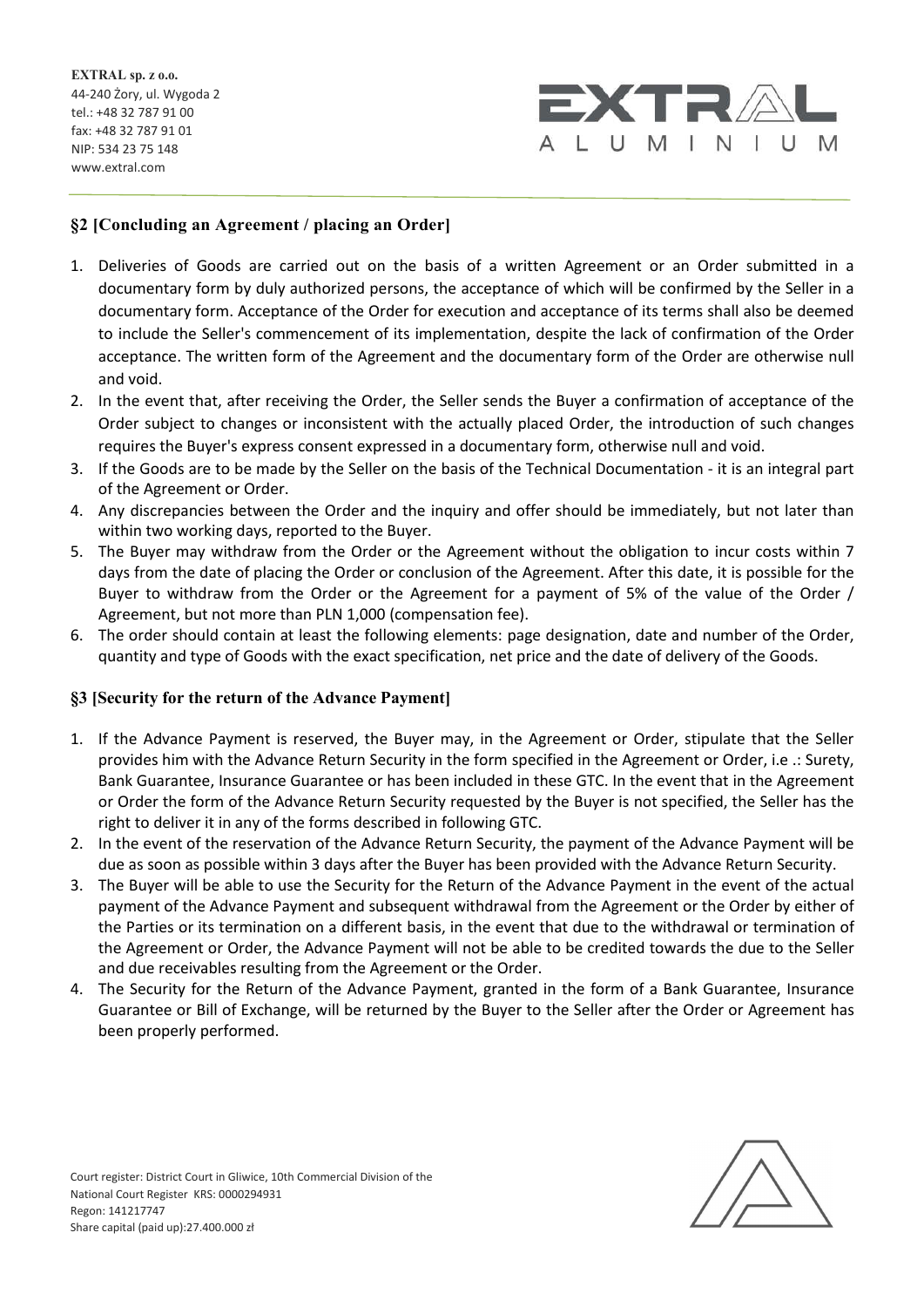

### §4 [Receipt of the Goods]

- 1. Delivery of the Order is performed on the basis of the INCOTERMS 2020 rule specified in the Agreement or the Order. If the Agreement or the Order does not indicate a specific INCOTERMS 2020 rule, the delivery will be carried out at the expense and risk of the Seller at the time specified in the Order based on the DAP rule. The place of delivery of the Goods is considered to be the seat of the Buyer, except in the case where the Buyer indicates a different place of collection.
- 2. The Buyer has no further obligations regarding the examination of the Goods after unloading. The Buyer is not obliged to accept the damaged Goods, but the acceptance of the damaged Goods does not constitute its acceptance and does not result in the loss of the rights resulting from the warranty and guarantee. The Buyer, after unloading, in the case of visible quality defects of the Goods, will notify the Seller by initiating the complaint procedure.
- 3. If, after opening the package, it turns out that there was unordered Goods in it or the quantity of the Goods exceeded the ordered quantity, the Buyer may send back the quantity of the Goods exceeding the order or the Goods not covered by the order at the Seller's cost and risk.
- 4. If, after opening the parcel, it turns out that the quantity of the Goods is lower than in the Buyer's order, the Buyer shall immediately draw up a protocol and notify the Seller of this fact. Until the missing quantity of goods is supplemented, the Buyer will only be obliged to pay the price corresponding to the value of the actually delivered Goods.
- 5. The goods will be packed in accordance with applicable regulations and in a way that prevents damage, and in the cases specified in legal provisions should be, inter alia, provided with appropriate labels, approval or other markings required by law, as well as in a manner ensuring efficient course of unloading activities.
- 6. The Goods should be accompanied by: a user manual in Polish, a guarantee document and a quality certificate, CE certificate, if applicable, documentation specifying the conditions for repair and maintenance. The issue of the warranty document and the quality certificate shall be deemed to be the Seller's assurance of the quality of the goods.
- 7. In the case of importing the Goods, the Buyer may also request information about the country of origin and destination of the goods and other information necessary to take advantage of the preferential customs rates or to carry out customs formalities. The Agreement or the Order each time define the Party responsible for the performance of customs obligations.
- 8. Payment will be made on the basis of a correctly issued VAT invoice, after the entire delivery of the Goods has been completed. The basis for issuing a VAT invoice will be a signed document confirming the delivery of the Goods. A VAT invoice, in addition to the requirements set out in generally applicable law, should refer to the submitted Order (date and number) or the Agreement.
- 9. The Buyer may set off any debt owed by the Buyer against the Seller against any debt owed by the Seller towards the Buyer.

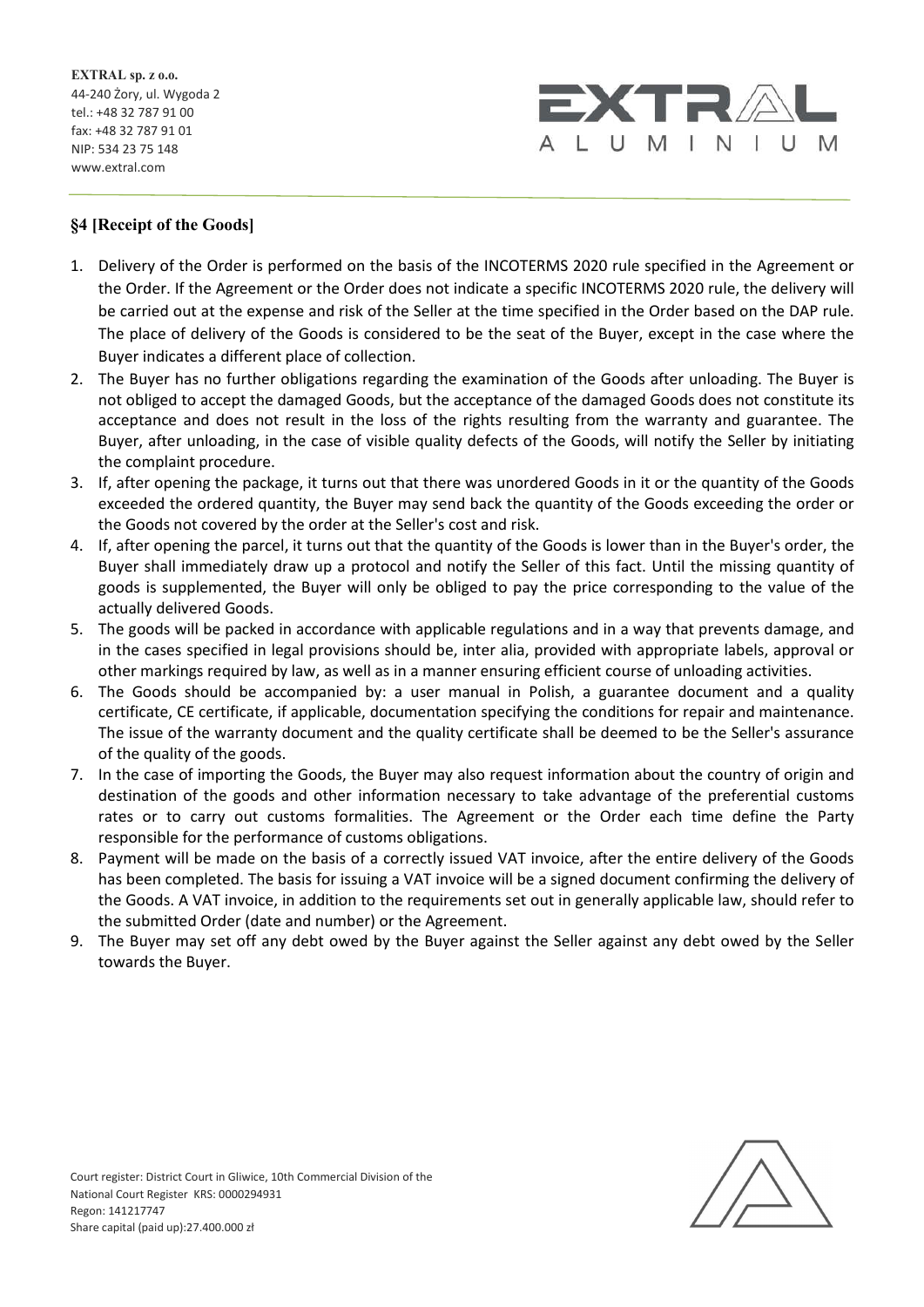

#### §5 [Price and ownership of the Goods]

- 1. The amount of the Price is specified in the Agreement or the Order.
- 2. The date of payment of the Price is specified in the Agreement or the Order. If such a deadline has not been stipulated, it is assumed that the Price is paid in full within 7 days after the Goods are delivered to the Buyer and the Buyer signs the relevant protocol confirming the proper delivery of the Goods without comments.
- 3. The payment is considered made when the Buyer's bank account is debited.
- 4. The ownership of a given batch of Goods shall pass to the Buyer on the date of receipt of a given batch of Goods by the Buyer or on the date of payment for a given batch of Goods, whichever is the sooner.

### §6 [Defects of the Goods]

- 1. The Seller will deliver the Goods with the properties and parameters specified in the Agreement or in the Order, as well as in the Technical Documentation, if provided.
- 2. In the absence of other provisions in the Order or the Agreement, the Seller grants a quality guarantee for the delivered Goods and a warranty for defects, the period of which is 24 months and is counted from the date of signing by the Buyer without comments of the relevant protocol confirming the proper delivery of the Goods.
- 3. The parties agree that the above-mentioned guarantee constitutes a quality guarantee within the meaning of the Civil Code and is granted on the basis of the Agreement or the Order and these GTC without the need to issue a separate guarantee card.
- 4. Notification of a defect in the Goods should be submitted in writing and include, inter alia, description of the defect or non-compliance and the number of the Agreement or Order. The application may also be made by e-mail to the addresses agreed by the Parties.
- 5. The Seller is obliged to remove any defects that were revealed during the guarantee or warranty period, respectively, also if they were reported after this period.
- 6. Consideration of the complaint should take place within 5 days from the date of delivery of the complaint, unless a different complaint procedure is established. If this deadline is exceeded, the Seller is deemed to recognize the reported defect.
- 7. Under the warranty, the Buyer, at his discretion, may request the Seller to replace the defective Product with a Product free from defects or to repair the Product.
- 8. The warranty period for a defective batch of Goods is extended by the period of its unsuitability for use caused by the defect. It is considered that the period of unfitness for use is a period not shorter than from the date of reporting the defect to the date of its removal.
- 9. If a batch of Goods is replaced with a batch free of defects or a significant repair is made of a batch of Goods, the warranty period starts anew for this batch of Goods.
- 10. As part of the warranty, the Defect in the Goods should be removed within the period specified in the complaint, but not later than within 14 days from the date of delivery of the complaint. In the event of the Seller's delay in carrying out the repair within the above-mentioned period, the Buyer is entitled to entrust the removal of the defect to a third party at the expense and risk of the Seller, without losing the warranty and warranty rights.
- 11. To the extent unregulated, the relevant provisions of the Civil Code shall apply to the guarantee and warranty for defects.

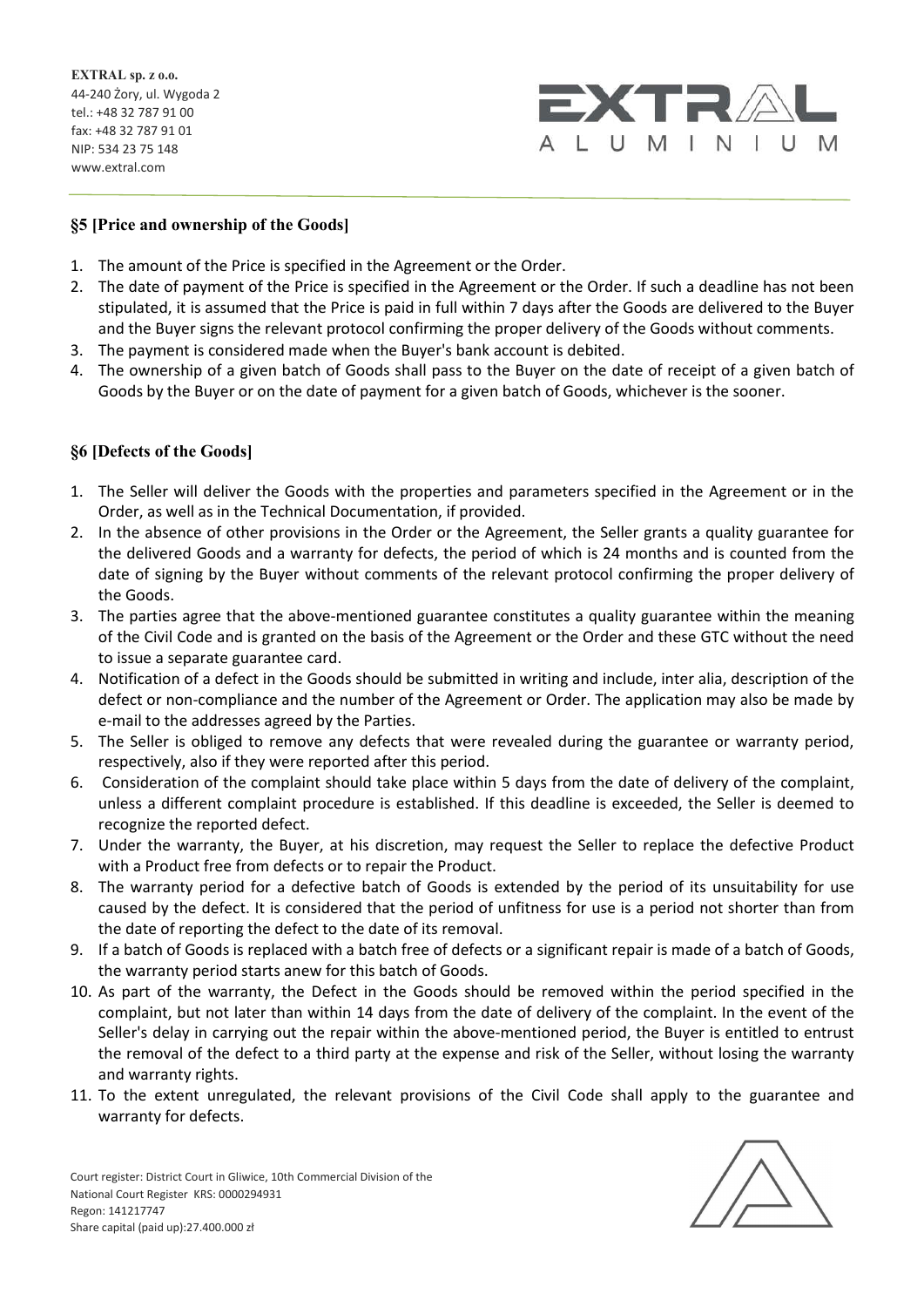

# §7 [Late payments, liability, contractual penalties]

- 1. In the event of any delay by the Seller with the delivery of the Goods, the Buyer has the right to withhold the payment of the missing part of the Price until the delivery is made. If the delay in delivery of the Goods exceeds 21 days - the Buyer may withdraw from the Agreement within 60 days from the date on which the delivery was to be made.
- 2. In the event of delay in the performance of obligations under the Agreement or the Order by the Seller, in particular in the delivery of the Goods or removal of defects in the Goods - the Seller shall pay the Buyer a contractual penalty of 0.5% of the Price for each day of delay.
- 3. In the event of withdrawal from the Agreement or the Order by any of the Parties for reasons not related to the Buyer - the Seller shall pay the Buyer a contractual penalty in the amount of 10% of the Price.
- 4. The Buyer reserves the right to claim compensation from the Seller for damages exceeding the amount of the contractual penalties.
- 5. Compensation for damages caused to the Buyer and compensation for profits lost by the Buyer due to nonperformance or improper performance of the Agreement by the Seller - will be established on the basis of the principle of full compensation of the damage caused.

#### § 8 [Copyright]

- 1. The Seller, on the day of transferring to the Buyer the ownership of a given batch of Goods, transfers to the Buyer the proprietary copyrights to the Works in the following fields of use:
	- a) in the field of recording and reproducing the Works producing the Works using any possible technique, including printing, reprographic, magnetic recording, digital technology, making prints, etc .;
	- b) within the scope of trading in the original or copies on which the Works were recorded, placing on the market, lending for use, renting;
	- c) in the scope of disseminating the Works in a manner other than specified above making available to the public, in particular at public exhibitions, exhibiting, displaying, reproducing, broadcasting and re-broadcasting in every possible form of realization, as well as making the Works publicly available in such a way that everyone can have access to them in a place and time chosen by them;
	- d) using the Works to introduce changes to the Goods and then use them, including their use for the preparation of other necessary detailed designs for the Goods.
- 2. The Seller, on the date specified in paragraph 1, grants to the Buyer and his legal successors, and in particular to each owner of a given batch of Goods, irrevocable consent to make changes, adaptations or alterations of the Works or their parts.
- 3. The Seller, on the date specified in paragraph 2, grants the Buyer permission to exercise dependent rights and transfers to the Buyer the exclusive right to authorize the use and disposal of works or parts thereof, and authorizes the Buyer to further transfer this right to third parties. The transfer of the right to authorize the exercise of the dependent rights referred to in the preceding sentence shall take place at the time and in relation to all the fields of use indicated in paragraph 1 above.
- 4. The rights, consents and authorizations specified in par. 1-3 are included in the Price.
- 5. Whenever, for reasons relating to the producer of the Goods, the Seller will not be able to fulfill all or part of the obligations under section 1-3, the Seller will be obliged to ensure that these activities are carried out by

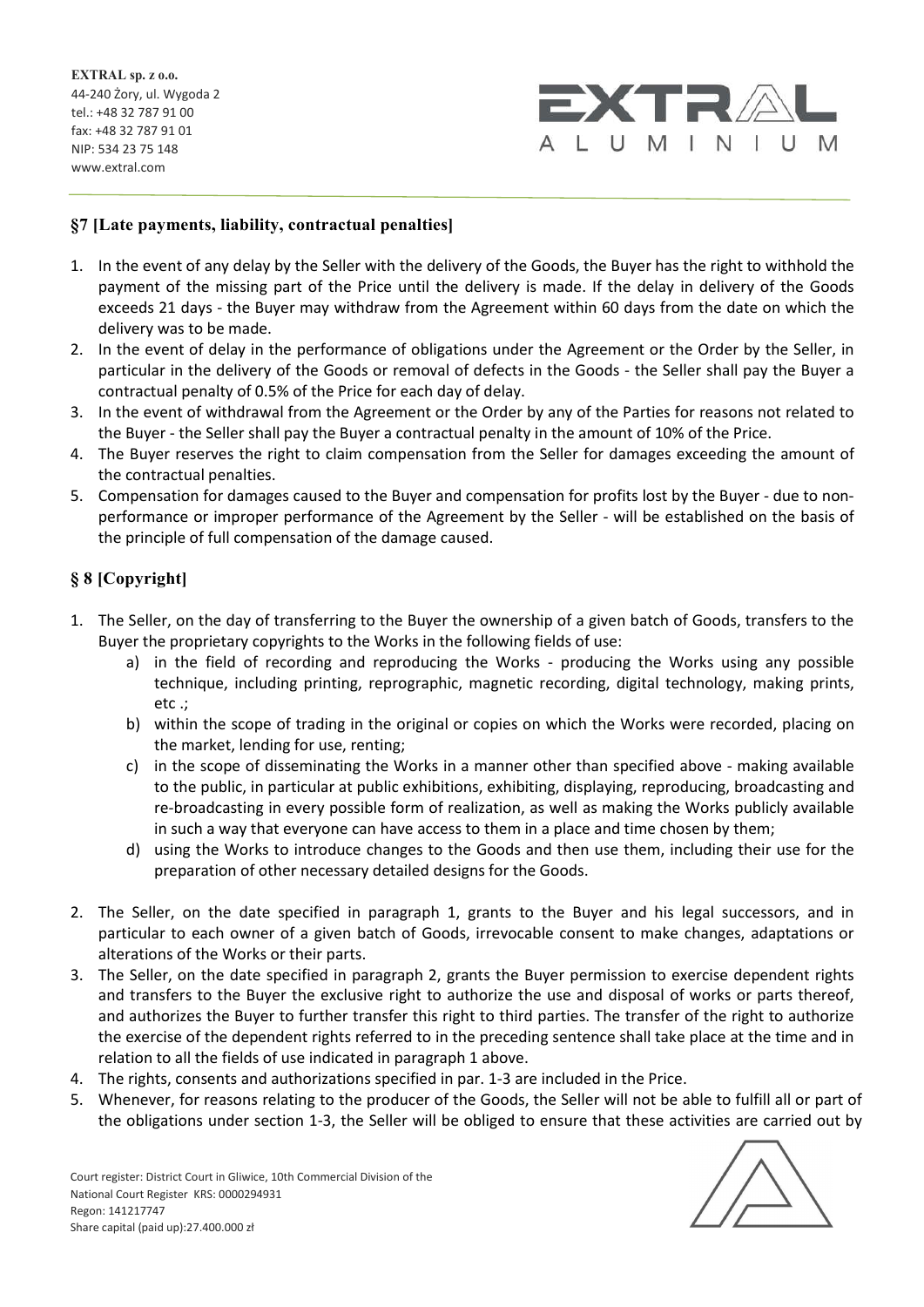

the producer of the Goods for the Buyer. It is also permissible for the manufacturer of the Goods to grant the Buyer an appropriate license to use the Works in the fields of use and to the extent corresponding to the requirements of paragraph 1-3, whereby the license should allow for the granting of sub-licenses and be granted for 20 years with the commitment by the manufacturer of the Goods not to terminate the license until the end of this period, under pain of liability for damages of the Seller and the producer of the Goods to the Buyer.

6. The Seller declares that the conclusion of the Agreement or Order does not infringe the intellectual property rights of third parties, in particular the rights to the Goods.

#### § 9 [Renouncement]

- 1. In addition to the right to withdraw from the Order or the Agreement resulting from the mandatory provisions of law and provided for directly in the GTC, the Buyer is entitled to withdraw from the Order or Agreement in the event of a delay of at least 14 days in the performance of the obligations under the Agreement or the Order by the Seller, in particular in the removal of defects in the Goods.
- 2. The Buyer may exercise the right to withdraw from the Order or Agreement within 60 days from the date of occurrence of the condition for withdrawal.
- 3. Withdrawal for reasons referred to in sec. 1 above shall be deemed to have been made for reasons not attributable to the Buyer.